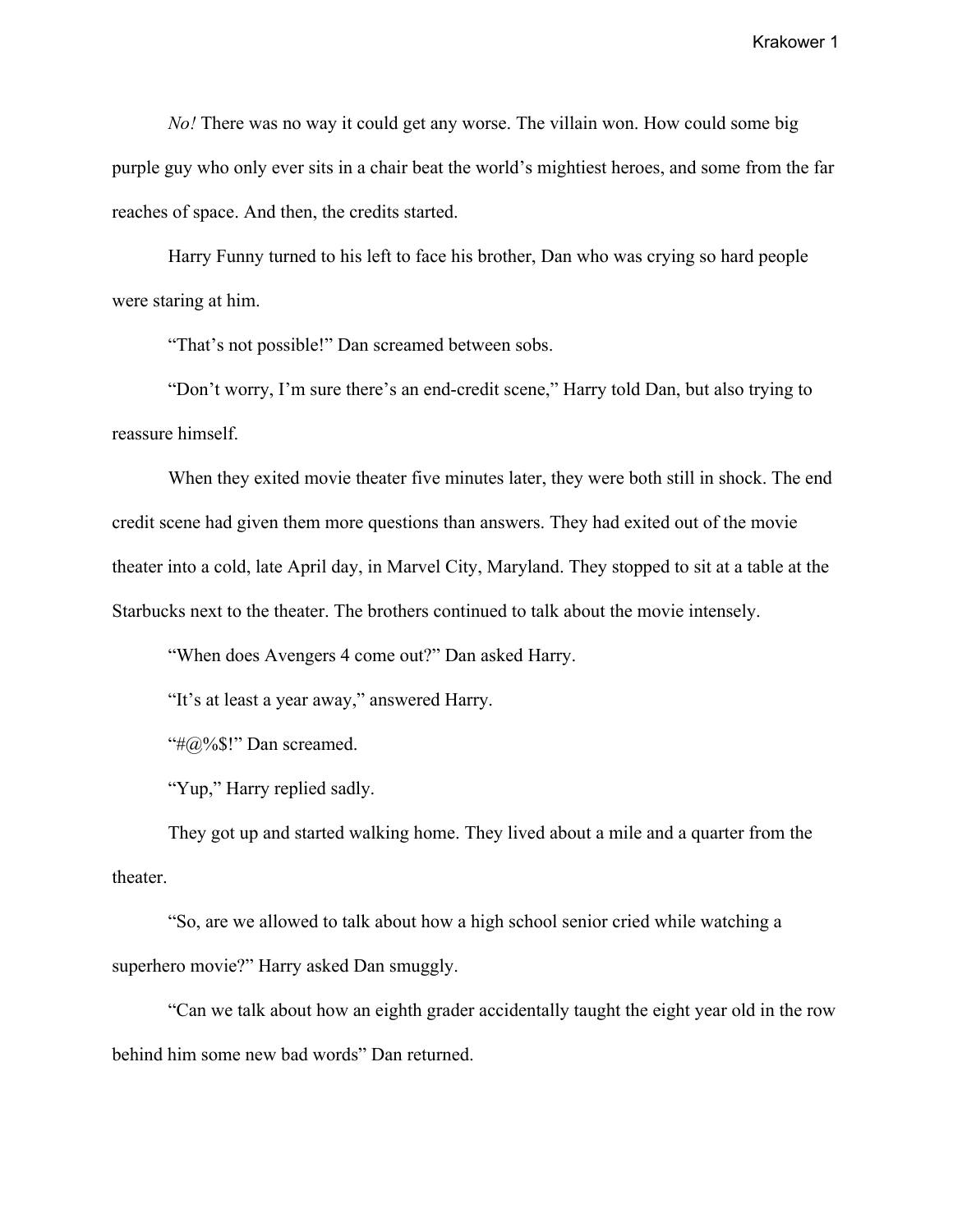Harry's face turned scarlet. He had said a few curse words towards the end of the movie, but had believed that Dan's crying would have made them impossible to hear.

They walked in silence for about 10 minutes, both trying to think of something annoying to say. All of the sudden, it got very warm very fast. The brothers looked up to see if they could see the sun, but it was still very cloudy, and the sun was barely visible behind the clouds. Then they began to smell something burn, and heard cackling, as well as screaming. Dan quickly turned around to see where the screaming was coming from, and saw that the apartment building behind them was burning down.

"Look!" Dan exclaimed while turning Harry around.

"Holy %\$#@!" Harry screamed.

"Language," said a woman with a young kid walking past them.

"Sorry," Harry muttered quietly while turning scarlet again.

Then Harry and Dan ran in the direction of the screaming woman, who seemed to be safely out of harm's way.

"What's wrong?" Dan asked the lady.

"My baby's trapped inside!" wailed the woman.

Dan looked conflicted for a moment, then decided that he'll try to get the baby. He asked the woman which her apartment was, then the woman gave him her key.

"Don't worry, ma'am," Dan said nervously, and shakily headed towards the building.

"Wait!" an elderly man yelled right before Dan opened the door. However, Dan couldn't hear the man over the cackling flames, and went in the building.

"My dog!" the man yelled. "She's still in there."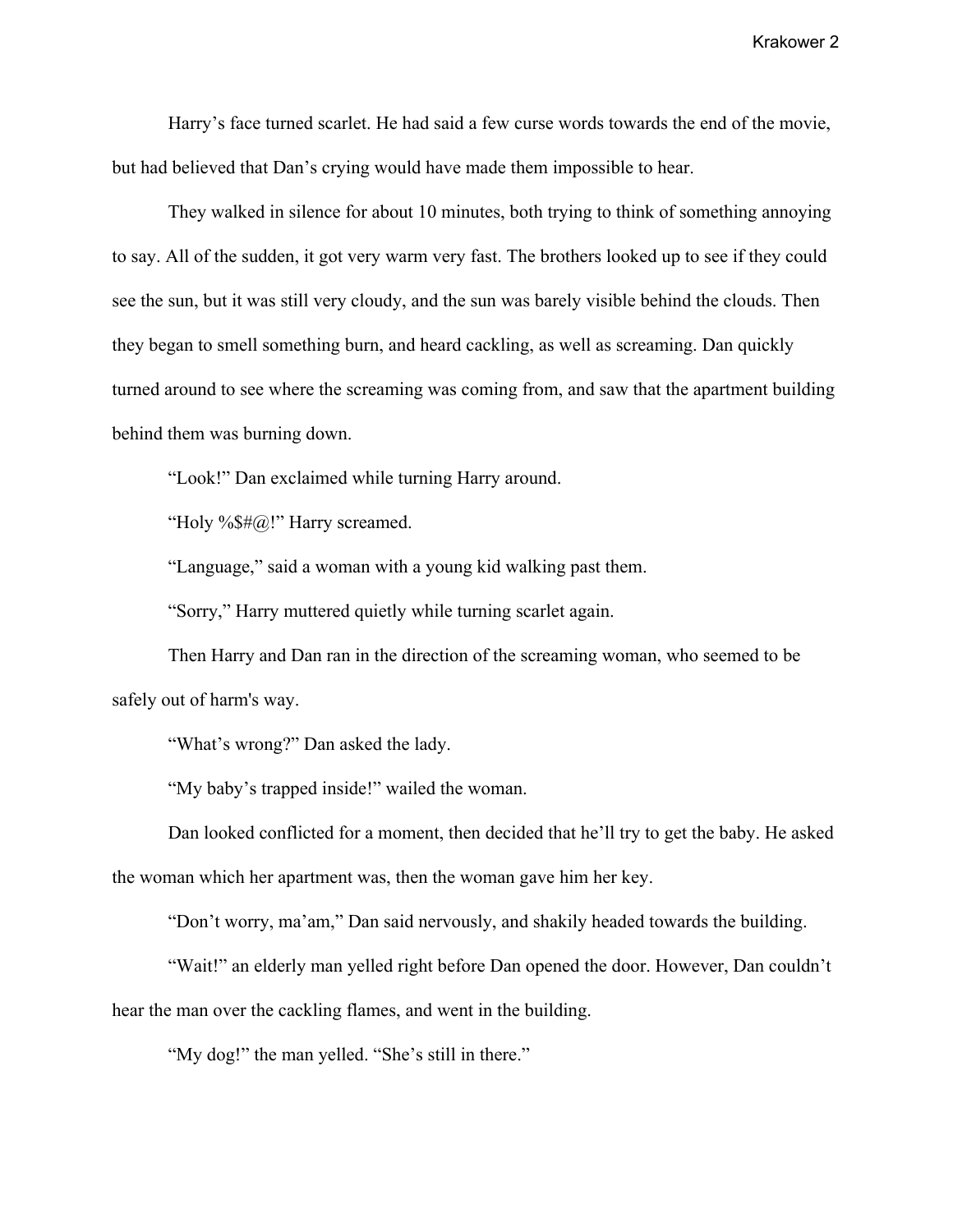Without any thinking, Harry responded "I'll get him."

He nervously bolted towards the door, then turned around and yelled "Which is your apartment?"

"Three floors up, fifth door to the right," the man said.

"Thanks," replied Harry, and he ran inside.

His lungs were immediately filled with smoke, and it was near impossible to see anything. All he could see were the basic silhouettes of everyday objects. In front of him was a door. Harry headed towards it, coughing so hard he could hardly breathe. He went through the doorway, and kept walking. He could see that these were the stairs, and he started heading up. Harry managed to quickly get upstairs, and he located the apartment. He could hear the dog yelping inside, as well. He tugged on the door handle. *Locked.* He had forgotten to ask the man for the key. Harry looked around to try and see if he could find something to use to break the door open, but couldn't see through the smoke. He began to throw his body against the door, trying to open it. Harry kept coughing, and was about to give up, and turn around, and at least try to save himself.

## *No,* he thought, *I am a Gryffindor.*

With one final hit against the door, Harry bust it open. The a big, black labrador flew past him, and went down the stairs. Harry turned around and tried to run, but he couldn't since his lungs were filled with smoke. He staggered down the stairs, and could see the dog exiting through the door of the building. He walked as fast as he could towards the door, but then he heard something crack. Harry looked up, could see the roof above him was about to implode. He sped up, he put his hand on the door, he could smell the fresh air of the outside, and then *crash!*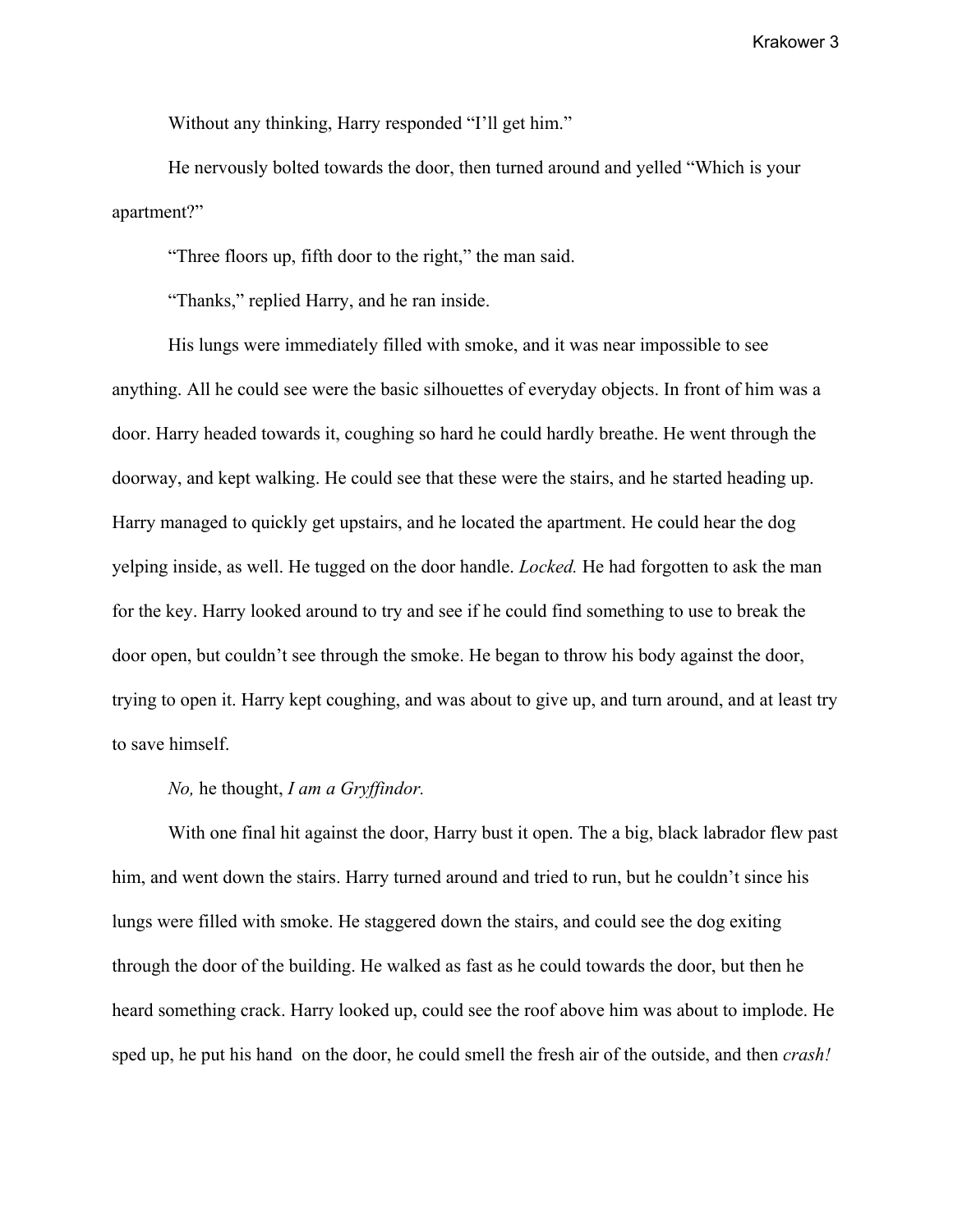The roof fell, and some debris hit his back, and he fell over hardly. His back and legs were covered with debris, and it was too heavy for him to lift. His left arm barely was holding the door open, and he felt as if he was about to pass out. He could see Dan, covered in sout, handing a baby girl to the woman who had been screaming. The black lab that Harry had rescued was licking the elderly man who Harry told that he would rescue his dog. Harry could also see fire engines, police cars, and ambulances pulling up, as well as a growing group of curious bystanders. He tried to focus on getting up, but had no strength to do so, and was still coughing from the smoke. Suddenly, the world around him became blurrier and blurrier, and then black.

Harry woke the next morning with a start. He looked around disoriented, not knowing where

…

he was. Then he felt an arm on his shoulder.

"Ahh!" he screamed.

"Relax, relax, it's me," someone whispered.

Harry turned his head to the left and saw Dan.

"Oh," said Harry, now calming down, "where are we?"

"The hospital, little bro. You wiped out saving that dog yesterday," Dan replied.

Harry's memories began to return to him. Unfortunately, the only thing he remembered from the accident was running into the apartment building.

"Mr. Funny," came a female British voice through the door.

"He's awake, doc," Dan replied to her.

"Oh good," she said, then turned to look at Harry.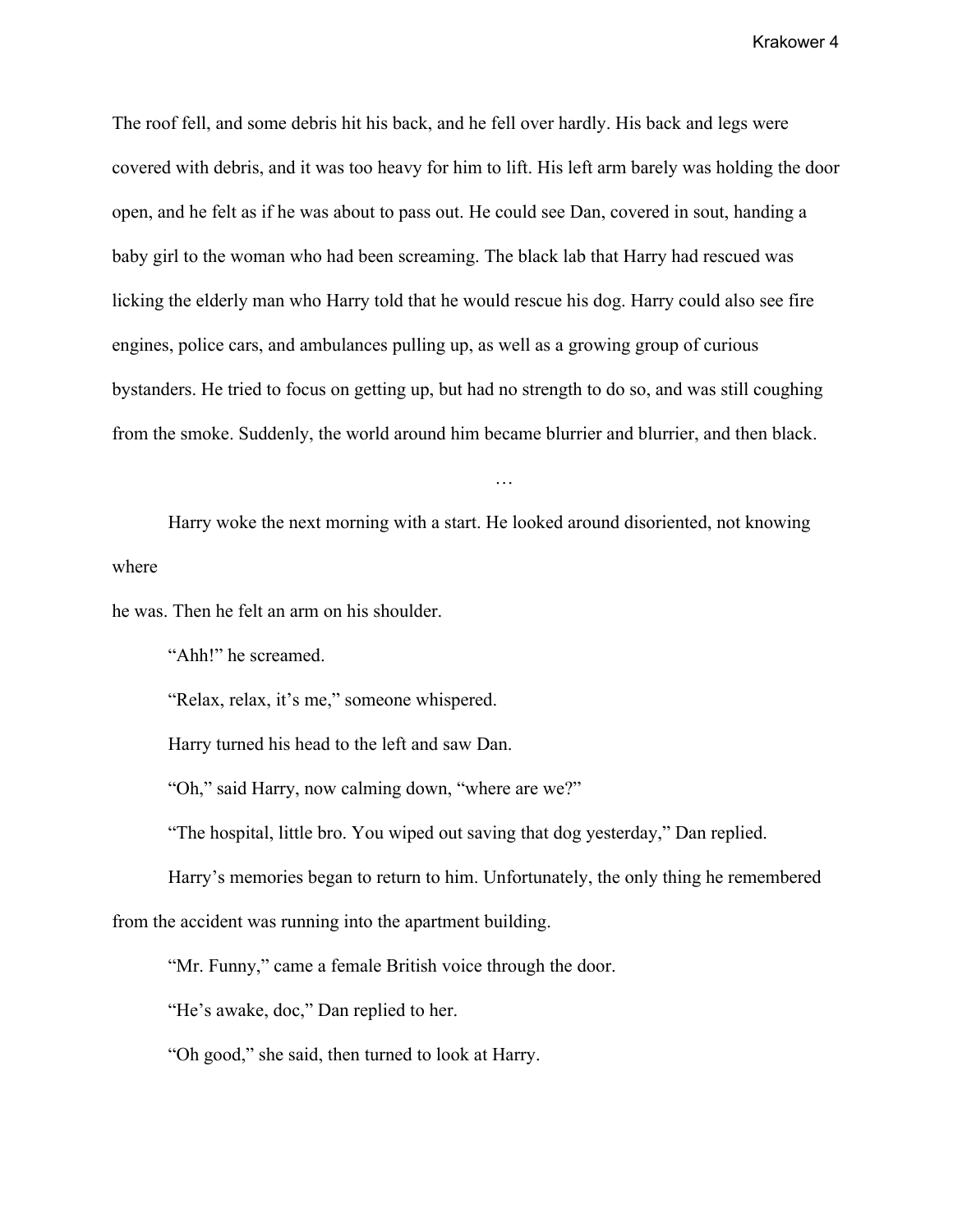"Hello Harrison, my name is Dr. Jail," she said with a smile, while extending a hand to Harry.

Harry shook hands with Dr. Jail, then asked if she could please call him Harry.

"Of course," she said with a smile, then continued, "Listen Harry, you've broken both your legs and your left arm in the accident. You're lucky it wasn't more serious."

"Oh," Harry replied quietly.

"Mr. Funny, please make sure Harry takes the medicine I gave you last night," she asked while leaving.

"You got it, Doc!" Dan replied cheerfully.

Dan handed Harry a small, oval shaped purple pill, as well as a blue circular pill. Harry grabbed the glass of water sitting next to him, then he swallowed both pills with some trouble, as he never was great at swallowing pills.

Then he asked Dan "Did we ever end up watching that movie?"

"Yep," Dan said with an uneasy smile.

Harry really wished he could remember more, since he knew Dan would give him a hard time about the movie, because Harry was insanely excited to see the it.

"If you don't remember what happened we can rewatch it," Dan added in a sly voice.

The rest of the day, Harry and Dan spent the day watching their favorite TV show, *The*

*Adventures of the Strike Man.* After a while, Dan turned to look at Harry.

"You know what this proves," Dan said

"What?" asked Harry, turning to face Dan.

"Anybody can be a hero," Dan responded simply.